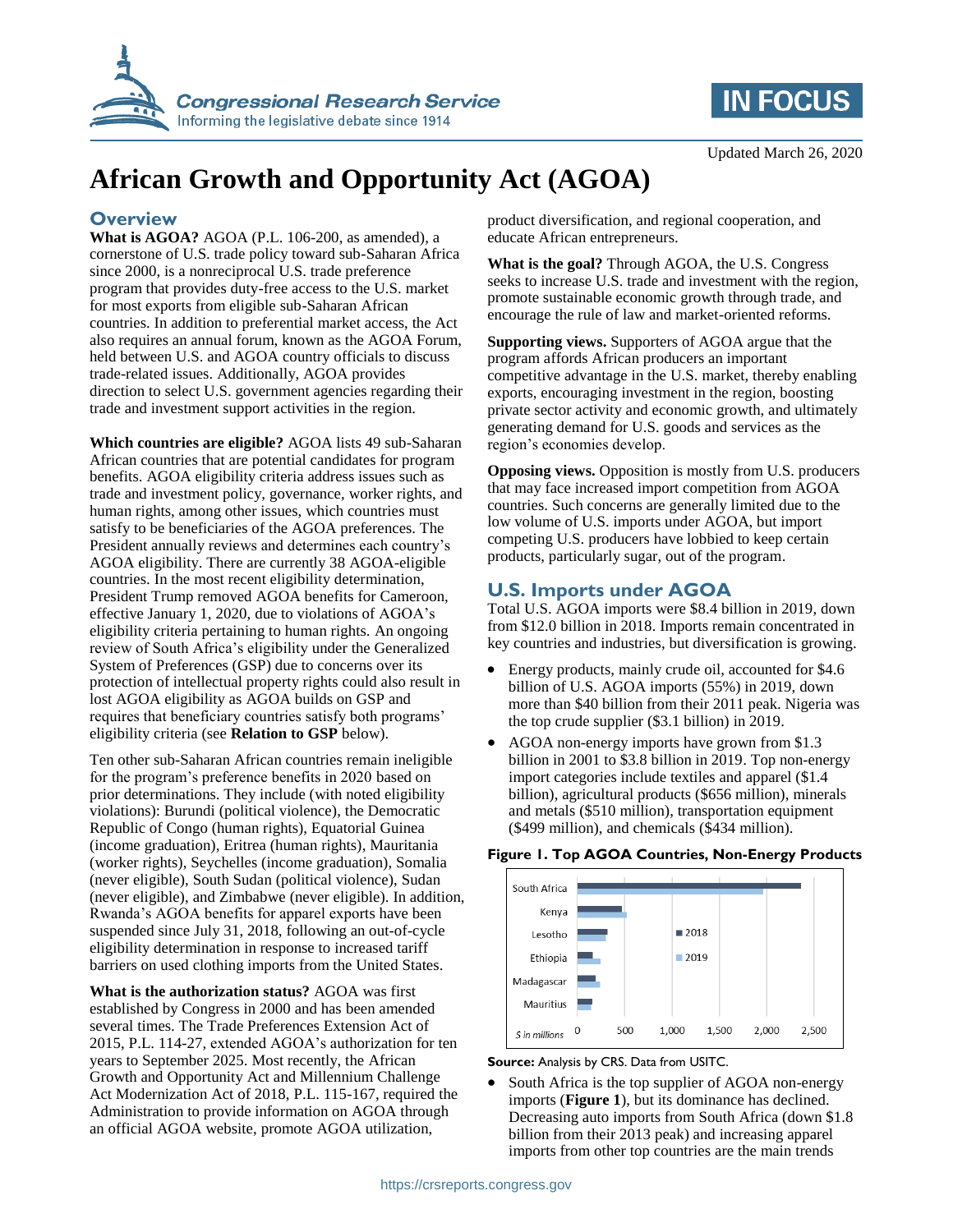underlying this shift. AGOA imports from Ethiopia, for example, grew by 55% or \$87 million in 2019 alone.

## **Key Aspects of AGOA**

**Trade preferences.** AGOA's main component is duty-free treatment of U.S. imports of certain products from beneficiary countries. This tariff savings can help AGOA exporters compete with lower-cost producers elsewhere.

**Relation to GSP.** The Generalized System of Preferences (GSP) is another U.S. trade preference program, but unlike AGOA, GSP is not regionally based. The AGOA preferences include all products covered by GSP, as well as some products excluded from GSP, such as autos and certain types of textiles and apparel. In order to remain eligible for AGOA, sub-Saharan African countries must meet the eligibility requirements for both programs (19 U.S.C. §2466). In both GSP and AGOA, additional benefits are granted to least-developed countries. AGOA beneficiaries maintain access to both programs, even if GSP authorization lapses (currently to occur at the end of 2020).

**Apparel and third-country fabric provision.** AGOA's duty-free treatment of certain apparel products is significant because (1) apparel articles face relatively high U.S. import tariffs; (2) they are generally excluded from GSP; (3) they can be readily manufactured in developing countries as their production requires less skilled labor and capital investment; and (4) production in this sector can be a firststep toward higher value-added manufacturing. The third country fabric provision in AGOA, which is a major factor in AGOA countries' competitiveness in the sector, allows limited amounts of U.S. apparel imports from leastdeveloped sub-Saharan African countries to qualify for duty-free treatment even if the yarns and fabrics used in their production are imported from non-AGOA countries (*e.g.,* apparel assembled in Kenya with Chinese fabrics can qualify for duty-free treatment under AGOA).

**Trade capacity building (TCB).** AGOA also directs the President to provide TCB to AGOA beneficiaries. The U.S. Agency for International Development (USAID) administers certain TCB-related projects in support of AGOA, including funding three African Trade and Investment Hubs, which work to increase AGOA utilization by beneficiary countries and facilitate regional producers' access to international markets. AGOA also directs other agencies, including the Export-Import Bank, U.S. Foreign Commercial Service, and USDA, on expansion of their activities in sub-Saharan Africa.

**AGOA forum.** AGOA requires the President to convene an annual forum to discuss trade and investment relations and implementation of AGOA, which alternates between Washington, D.C., and an AGOA country. The 18<sup>th</sup> AGOA Forum took place in Cote d'Ivoire, in August 2019.

**Country eligibility reviews.** The President determines eligibility based on statutory criteria. The process includes an annual public comment period and hearing, and, as amended by the 2015 reauthorization, allows for out-ofcycle reviews (outside the annual review period) in response to public petitions. The Administration may remove country eligibility entirely or for specific products, but must notify Congress 60 days before any termination.

**Reporting requirements.** The 2015 reauthorization reinstated a previous AGOA requirement to report biennially on overall U.S. trade and investment relations with the region. The June 2018 report is the most recent.

**Reciprocal trade negotiations.** Since 2000, Congress has directed the Administration to seek reciprocal trade and investment negotiations with AGOA countries. The only attempt to date, with the Southern African Customs Union (SACU), was suspended in 2006 due to divergent views over scope. In a new effort, on March 17, 2020, the Trump Administration notified Congress of its intent to begin free trade agreement (FTA) negotiations with Kenya. Such notification is required under Trade Promotion Authority (TPA) at least 90 days before talks may begin. USTR has described the talks as an opportunity to negotiate a new "model" bilateral FTA with an African country, but has not specified what the new model may entail. U.S. FTAs typically include comprehensive tariff elimination as well as enforceable commitments on services, investment, intellectual property rights, labor, and environment. President Uhuru Muigai Kenyatta of Kenya argues that a bilateral U.S. FTA will not hinder Kenya's participation in broader regional integration initiatives, but some African officials express reservations over the bilateral approach.

*...establishing a more stable, permanent, and mutually beneficial trade and investment framework with the United States could be transformative for Africa.*

USTR Robert Lighthizer*, July 7, 2018*

#### **Issues for Congress**

AGOA generally enjoys bipartisan support in Congress and is not subject to reauthorization until 2025. Current issues Congress may consider include the following:

- **FTA negotiations.** An FTA would have implications for AGOA and U.S. trade relations in the region. As the Administration consults with Congress on scope and objectives for talks with Kenya, key considerations include (1) what flexibilities (*e.g.,* longer phase in periods, less extensive commitments, greater technical assistance, flexible rules of origin such as an AGOA style third-country fabric rule) are appropriate; (2) potential effects on broader AGOA utilization; and (3) how bilateral FTAs may affect regional initiatives, such as the African Continental Free Trade Area (AfCFTA).
- **Trump Administration tariffs.** Increased U.S. tariffs on steel and aluminum (and potentially autos) raise the cost of imports from AGOA countries, notably South Africa, a top U.S. supplier of aluminum and autos. Congress may examine the tariffs' effects on AGOA participants and alignment with congressional goals.
- **Third-party agreements.** Reciprocal agreements between AGOA beneficiaries and third parties (e.g., EU-South Africa) may disadvantage U.S. exporters. Congress may examine possible U.S. responses.
- **Beneficiary country participation.** More than 90% of U.S. non-energy imports under AGOA come from six countries. Congress may examine factors affecting other countries' capacity to export under AGOA.